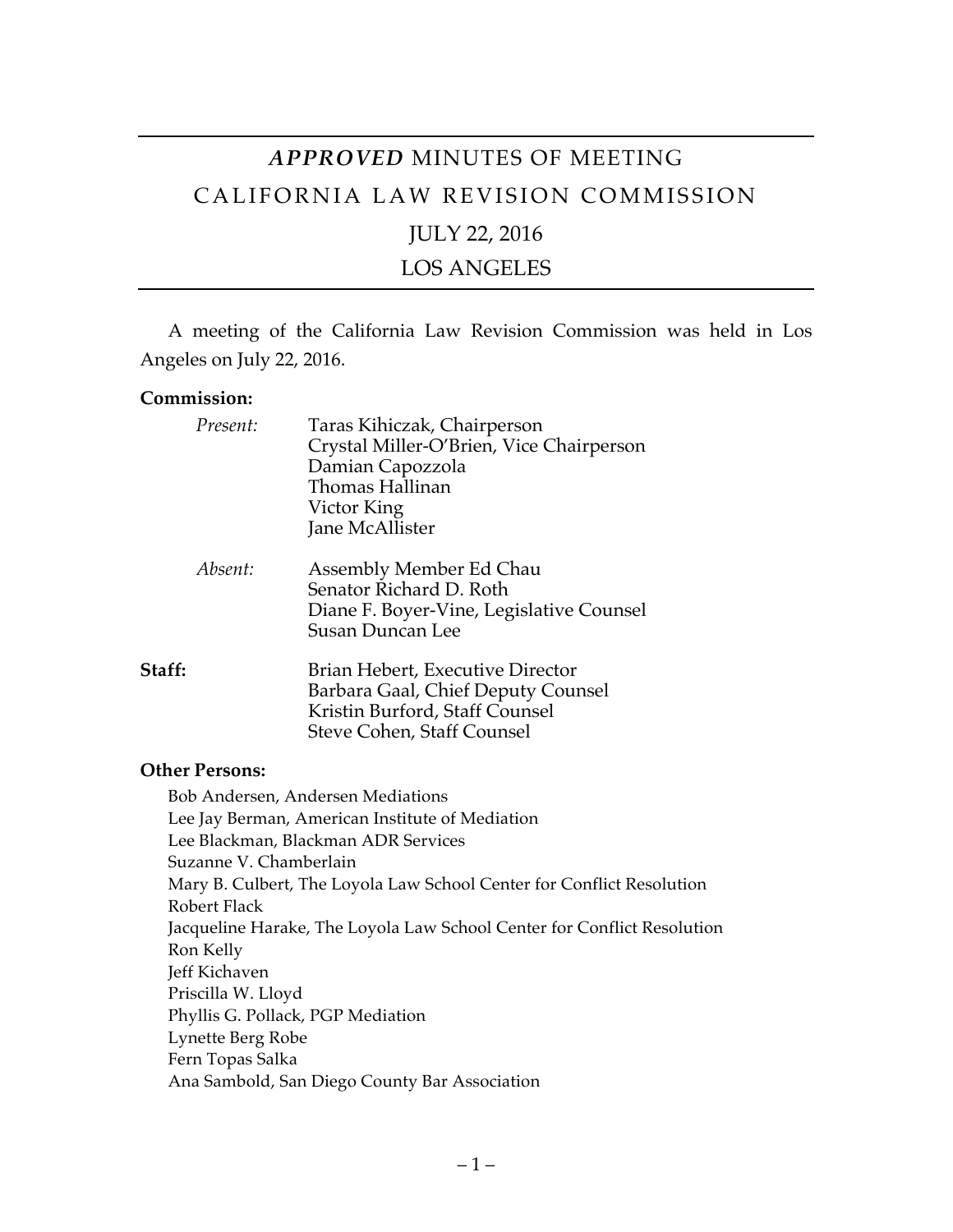#### Floyd Siegal Jill Switzer

#### CONTENTS

| Study K-402 — Relationship Between Mediation Confidentiality and Attorney Malpractice and |  |
|-------------------------------------------------------------------------------------------|--|
|                                                                                           |  |
|                                                                                           |  |

## APPROVAL OF ACTIONS TAKEN

 Unless otherwise indicated, the Commission decisions noted in these Minutes were approved by all members present at the meeting. If a member who was present at the meeting voted against a particular decision, abstained from voting, or was not present when the decision was made, that fact will be noted below.

## 5 MINUTES OF JUNE 1, 2016, COMMISSION MEETING

6 Memorandum 2016-31 and its First Supplement presented a draft of the 7 Minutes of the June 1, 2016, Commission meeting. The Commission approved 8 the Minutes, with the revision set out in the First Supplement.

## 9 ADMINISTRATIVE MATTERS

#### 10 **Report of Executive Director**

11 The Executive Director reported that the State Budget for 2016-17 does not 12 materially change the Commission's funding or staffing level.

 The Executive Director proposed that the Commission consider adopting a Tribal Consultation Policy, as a more formalized way to comply with Governor Brown's Executive Order B-10-11. The Commission directed the staff to prepare a memorandum on that topic, for presentation at a future meeting.

## 17 **Commissioner Suggestions**

18 Commissioner Capozzola suggested that the Commission study the 19 procedure for objecting to a deposition and recommend clarifying changes to the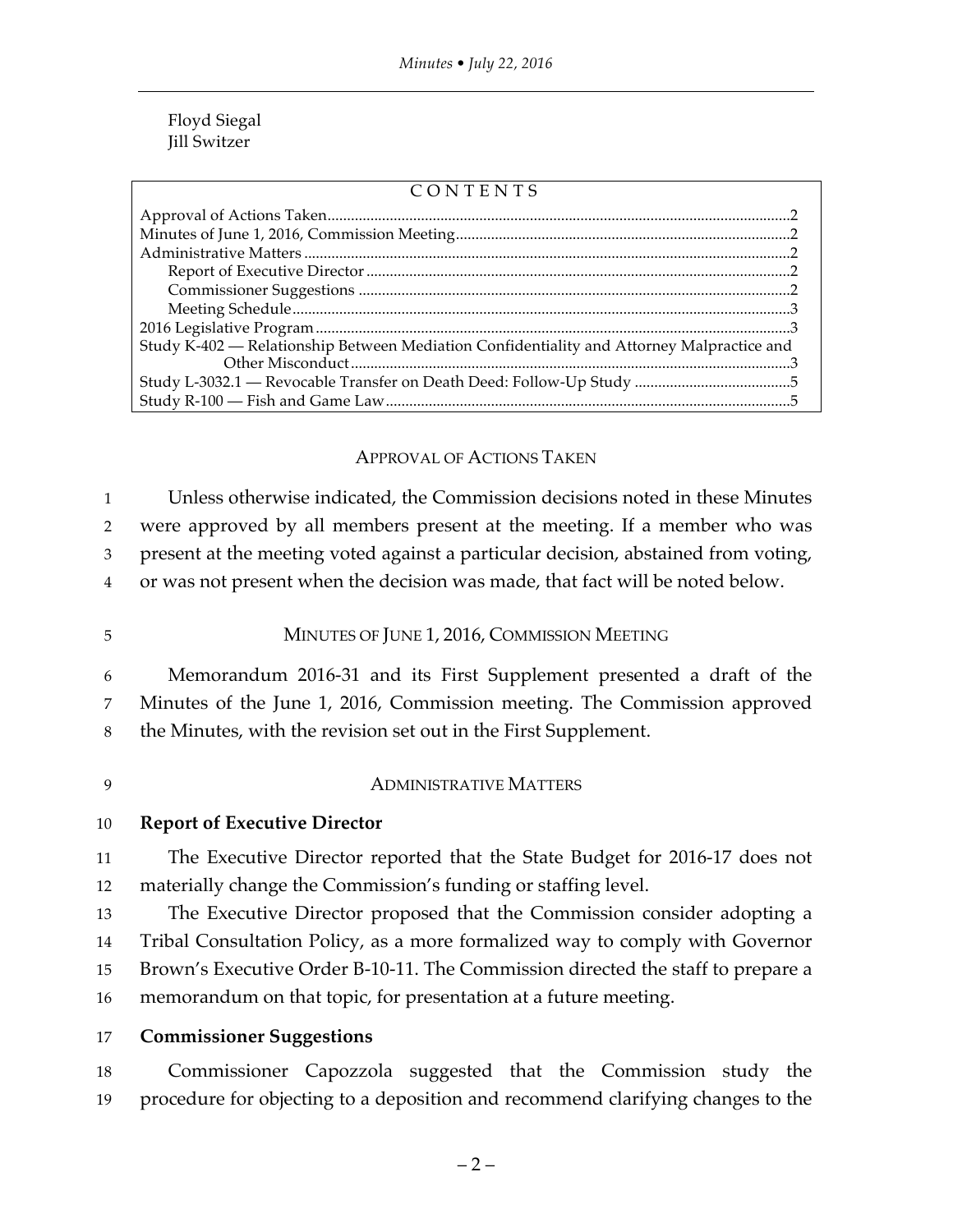law. Commissioner Capozzola will provide background information to the staff, which will address the matter in the Commission's next New Topics and Priorities memorandum. Chairperson Kihiczak encouraged Commissioners to submit other study proposals to the staff for consideration in the next New Topics and Priorities memorandum. **Meeting Schedule** The Commission considered Memorandum 2016-32, discussing the Commission's 2017 meeting schedule. The Commission changed the date of its April 2017 meeting. The meeting will now be held on April 13, 2017. 2016 LEGISLATIVE PROGRAM The Commission considered Memorandum 2016-33, discussing the status of its 2016 Legislative Program. No Commission action was required or taken. STUDY K-402 — RELATIONSHIP BETWEEN MEDIATION CONFIDENTIALITY AND **ATTORNEY MALPRACTICE AND OTHER MISCONDUCT**  The Commission's discussion of this study was divided into three parts: (1) Preliminary *in camera* filtering. (2) Possible questions for the State Bar. (3) Public comment. **Preliminary** *In Camera* **Filtering** The Commission considered Memorandum 2016-38 (preliminary *in camera*  filtering) and its First Supplement. The Commission also received documents from Prof. Mary Culbert (Loyola Law School Center for Conflict Resolution), as noted in the Third Supplement to Memorandum 2016-39. The Commission made the following decisions: • The staff should not further pursue the concept of conducting an Early Neutral Evaluation Conference ("ENEC") or similar process in a legal malpractice case that alleges mediation misconduct. *(Commissioner Capozzola was not present for this decision.)*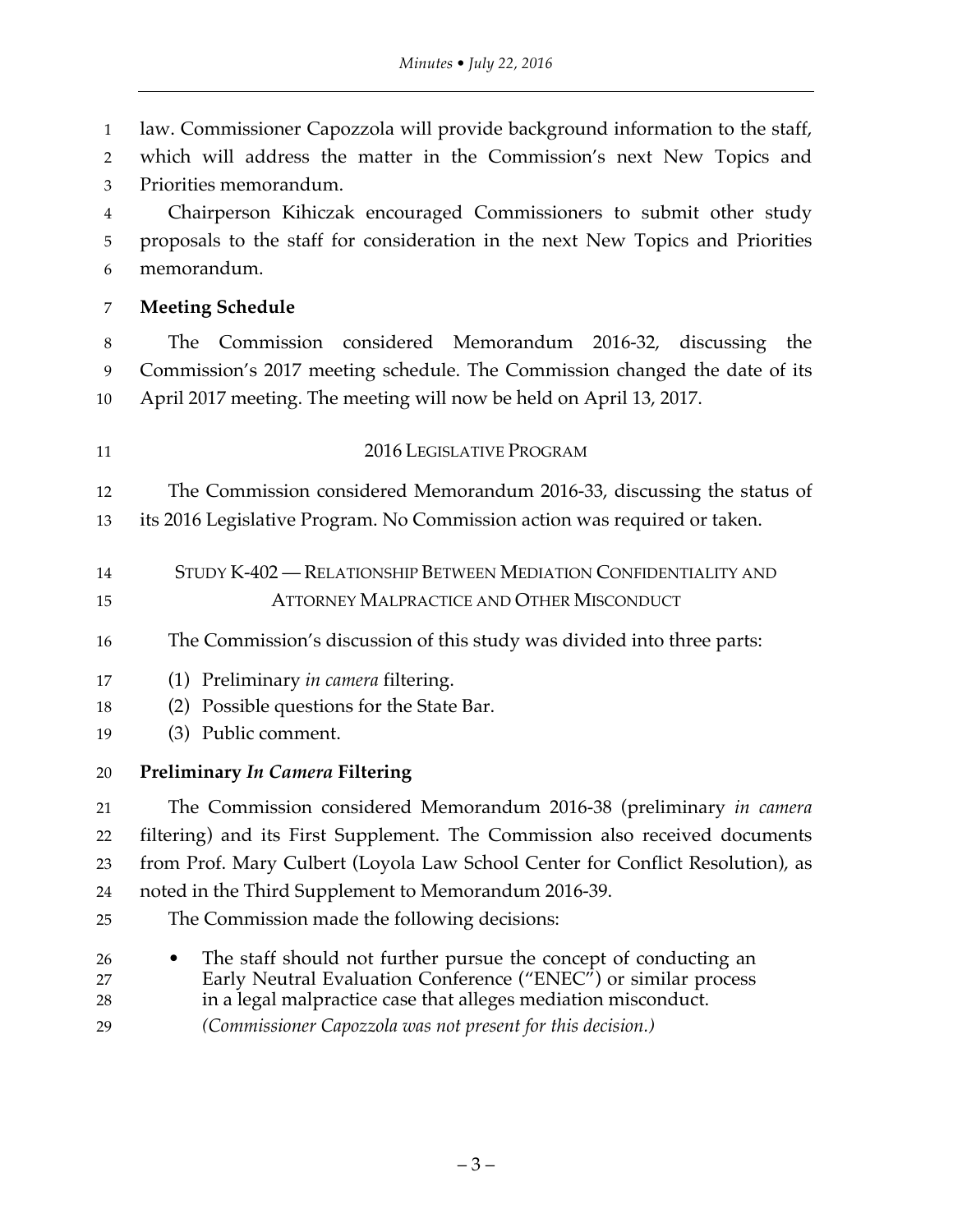1 • The staff should not further pursue an approach modeled on Civil Code Section 1714.10 (alleged conspiracy between attorney and client). *(Commissioner Capozzola was not present for this decision.)* • The staff should further investigate the possibility of creating a specialist certification requirement or a self-certification requirement for a legal malpractice case that alleges mediation misconduct. *(Commissioner Hallinan and Commissioner Miller-O'Brien voted against this decision.)* In addition, the Commission decided not to study the idea of fee-shifting in a legal malpractice case that alleges mediation misconduct. *(Commissioner* 

 *Capozzola and Commissioner King supported a motion to study this topic; Chairperson Kihiczak, Vice-Chairperson Miller-O'Brien, Commissioner Hallinan, and Commissioner*

*McAllister voted against that motion.)*

## **Possible Questions for the State Bar**

 The Commission considered Memorandum 2016-37 (possible questions for the State Bar). Chairperson Kihiczak and the staff encouraged stakeholders and other interested persons to submit further input on empirical data relevant to this study, particularly data that is not discussed in Memorandum 2015-5 (empirical data) or Memorandum 2015-6 (data from Early Mediation Pilot Programs).

 The Commission asked the staff to further explore the ideas raised at page 6 of Memorandum 2016-37, relating to requiring the State Bar to collect certain data upon enactment of the mediation confidentiality exception under discussion in this study. *(Commissioner Miller-O'Brien voted against this decision.)*

## **Public Comment**

 The Commission considered Memorandum 2016-39 (public comment), its First Supplement, and its Second Supplement, which was distributed at the meeting. The Commission received a document from Fern Topas Salka, which is attached to the Third Supplement to Memorandum 2016-39. No Commission action was required or taken.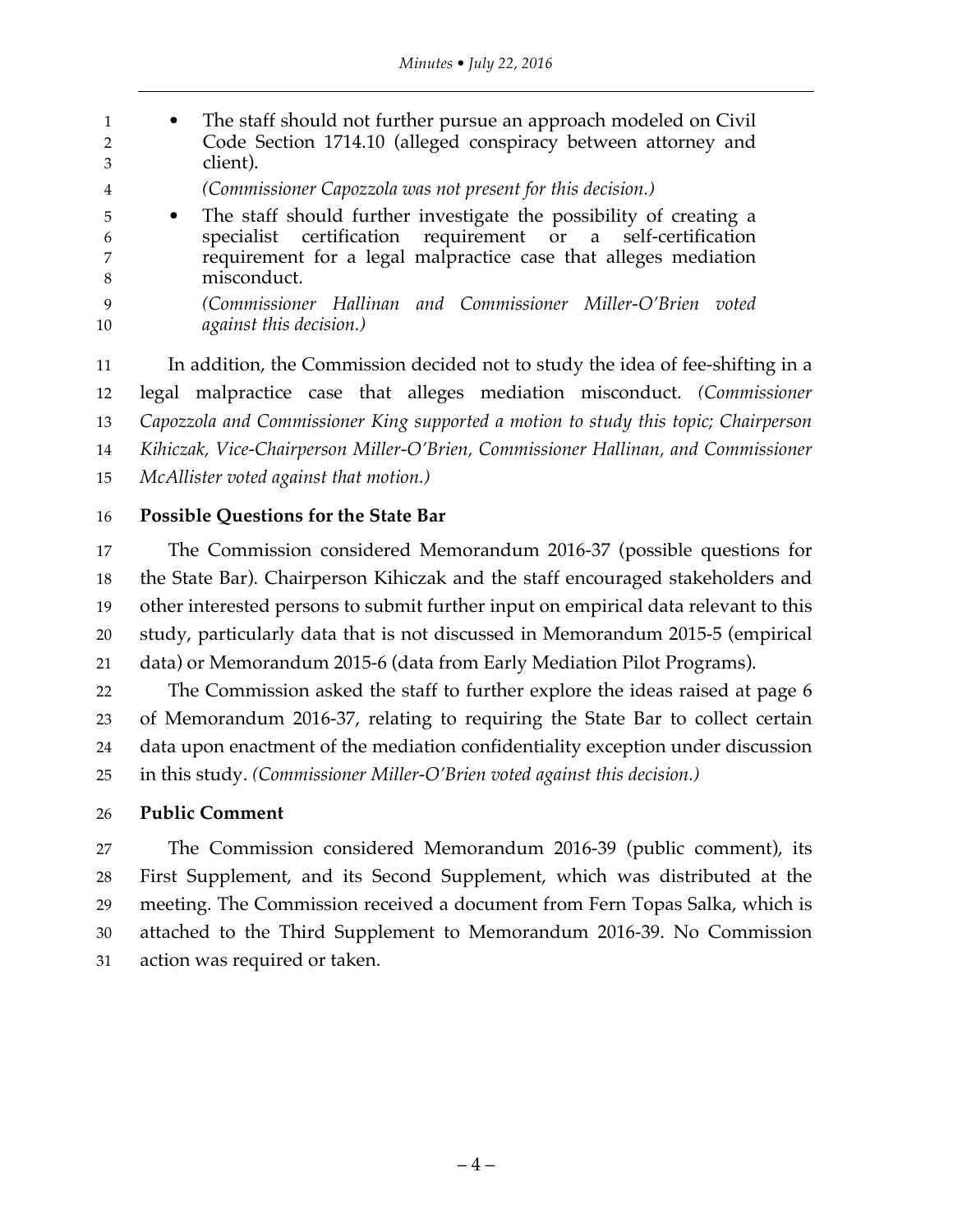| $\mathbf{1}$   | STUDY L-3032.1 — REVOCABLE TRANSFER ON DEATH DEED: FOLLOW-UP STUDY                                                                                                                                |  |
|----------------|---------------------------------------------------------------------------------------------------------------------------------------------------------------------------------------------------|--|
| 2              | The Commission considered Memorandum 2016-36, presenting the results of                                                                                                                           |  |
| 3              | staff research into experience with revocable transfer on death deeds ("RTODD")                                                                                                                   |  |
| 4              | in other states.                                                                                                                                                                                  |  |
| 5              | The Commission directed the staff to conduct further analysis of all of the                                                                                                                       |  |
| 6              | following issues, later in the study:                                                                                                                                                             |  |
| 7<br>8<br>9    | Whether to revise Probate Code Section 5654(b) to provide clearer<br>$\bullet$<br>guidance on the extent to which property transferred by RTODD is<br>subject to Medicaid estate recovery claims. |  |
| 10<br>11<br>12 | The extent to which property transferred by RTODD is part of the<br>$\bullet$<br>bankruptcy estate of a beneficiary who commenced bankruptcy<br>proceedings before the RTODD operated.            |  |
| 13<br>14<br>15 | Whether the law should be clarified regarding the effect of an<br>$\bullet$<br>RTODD on a mobilehome that is located on real property<br>transferred by the RTODD.                                |  |
| 16<br>17<br>18 | Whether the beneficiary of an RTODD has standing to contest an<br>$\bullet$<br>instrument that would revoke or otherwise defeat the effect of the<br>RTODD.                                       |  |
| 19<br>20       | Whether the beneficiary of an RTODD is an "interested person"<br>$\bullet$<br>for the purposes of the Probate Code.                                                                               |  |
| 21             | With regard to the last two issues, the staff will research whether the issue                                                                                                                     |  |
| 22             | also applies to the beneficiaries of other types of nonprobate transfers. If so, the                                                                                                              |  |
| 23             | staff will present its findings as part of the Commission's next New Topics and                                                                                                                   |  |
| 24             | Priorities memorandum, for consideration of whether to address the issues as                                                                                                                      |  |
| 25             | separate studies.                                                                                                                                                                                 |  |
| 26             | STUDY R-100 - FISH AND GAME LAW                                                                                                                                                                   |  |
| 27             | The Commission considered Memorandum 2016-34 and its First Supplement,                                                                                                                            |  |
| 28             | which discuss a number of issues relating to preparation of a draft tentative                                                                                                                     |  |
| 29             | recommendation. The Commission made the following decisions relating to                                                                                                                           |  |
| 30             | those materials:                                                                                                                                                                                  |  |
| 31<br>32       | All of the staff recommendations in Memorandum 2016-34 were<br>approved.                                                                                                                          |  |
| 33<br>34<br>35 | The staff should specifically solicit comment from regulatory<br>$\bullet$<br>bodies and other stakeholders on existing provisions of the Fish<br>and Game Code governing criminal forfeiture.    |  |
| 36<br>37       | At the September meeting, the staff will present its analysis of the<br>$\bullet$<br>use of prima facie evidence rules in the Fish and Game Code.                                                 |  |